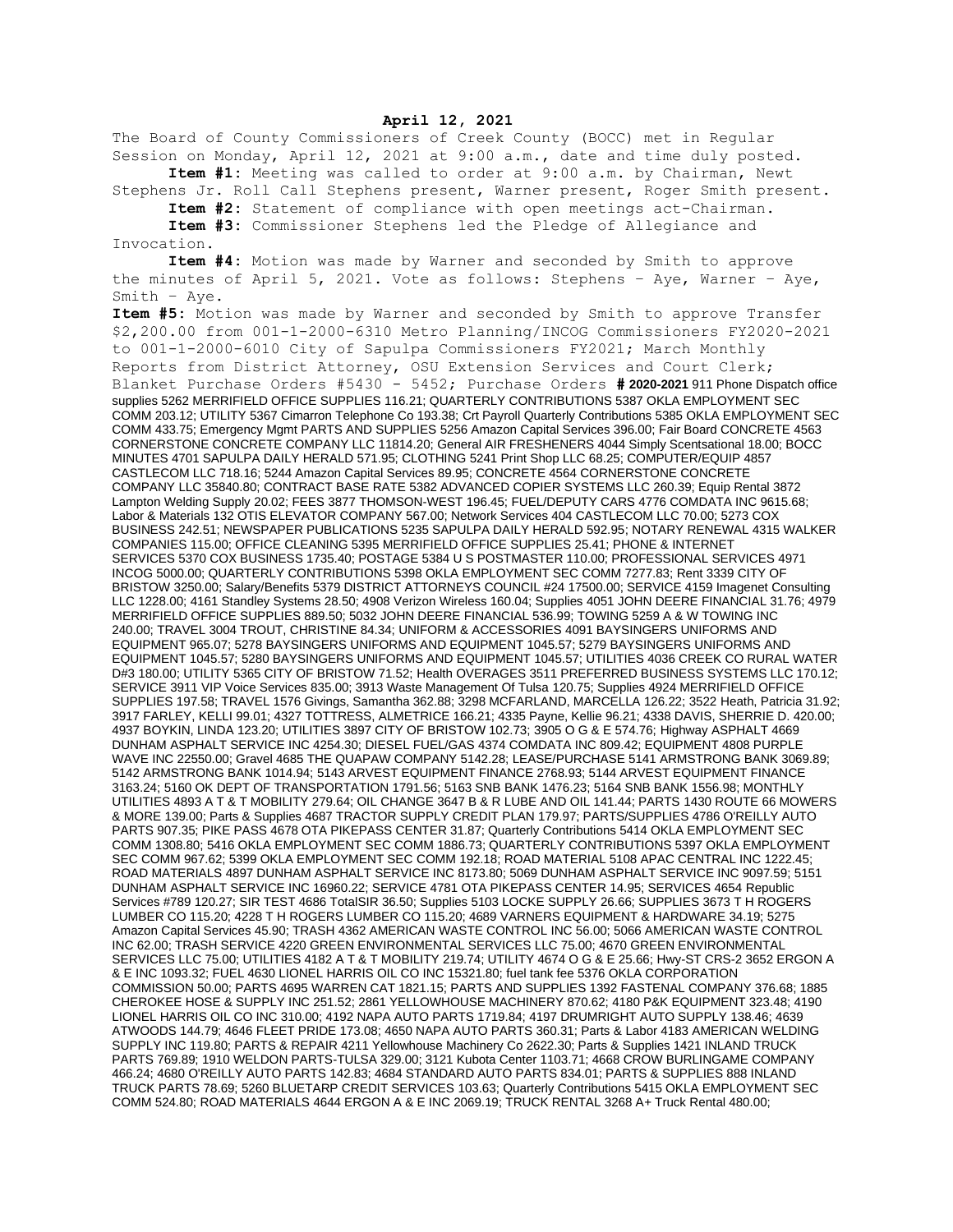Jail-ST CAMERA 5396 CASTLECOM LLC 172.50; CCJ JAIL SUPPLIES/TOILET PAPER 5252 MERRIFIELD OFFICE SUPPLIES 782.55; FURNITURE/JAIL 4853 MERRIFIELD OFFICE SUPPLIES 525.00; Labor & Materials 4612 FIRETROL 120.00; LEASE PYMT 3871 Quadient Leasing USA Inc 183.09; QUARTERLY CONTRIBUTIONS 5388 OKLA EMPLOYMENT SEC COMM 2426.81; SHELVES 5253 MERRIFIELD OFFICE SUPPLIES 672.70; SPRINKLER HEADS 4864 FIRETROL 1282.50; UTILITIES WATER 5285 SAPULPA RURAL WATER CO 2172.00; 5286 SAPULPA RURAL WATER CO 38.00; Juv Dent-ST Control Board 1351 Trane Us Inc 634.00; FOOD/SUPPLIES 4030 Williams Grocery 56.56; Fuel 3886 COMDATA INC 39.46; QUARTERLY CONTRIBUTIONS 5389 OKLA EMPLOYMENT SEC COMM 1341.99; SERVICE 5020 EMERGENCY POWER SYSTEMS, INC 299.75; UTILITIES WATER 5287 CITY OF BRISTOW 287.58; Law Library Quarterly Contributions 9 LAW LIBRARY REV FUND 4503.98; ML Fee POSTAGE 5380 QUADIENT FINANCE USA INC 300.00; Planning/Zoning CLOTHING 5255 Print Shop LLC 56.00; POSTAGE 3483 QUADIENT FINANCE USA INC 500.00; SUPPLIES 4753 QUADIENT FINANCE USA INC 195.80; Resale FUEL 3372 COMDATA INC 465.63; JANITORIAL 4153 Gster Cleaning 520.00; Quarterly Contributions 5386 OKLA EMPLOYMENT SEC COMM 284.89; SEARCH ENGINE 4144 LEXISNEXIS RISK SOLUTIONS 180.00; TAX WARRANT SERVICE 4158 CREEK COUNTY SHERIFF 550.00; TEMPORARY EMPLOYEE 5073 DYNAMIC RECRUITING SPECIALIST 661.12; 5074 DYNAMIC RECRUITING SPECIALIST 661.12; Safe Oklahoma - AG QUARTERLY CONTRIBUTIONS 5390 OKLA EMPLOYMENT SEC COMM 9.88; SH Commissary Commissary 3882 TIGER CORRECTIONAL 2336.39; SH Svc Fee QUARTERLY CONTRIBUTIONS 5391 OKLA EMPLOYMENT SEC COMM 77.67; Tax Refunds TAX CORRECTION 214 AMERICAN HERITAGE BANK 71.00; 215 AMERICAN HERITAGE BANK 85.00; 216 AMERICAN HERITAGE BANK 142.00; 217 AMERICAN HERITAGE BANK 142.00; 218 Corelogic Centralized Refunds 254.00; 219 CASTLE HILL STUDIOS LLC 1186.00. Vote as follows: Stephens – Aye, Warner – Aye, Smith – Aye.

**Item #6: NO DISCUSSION** of new business. (In accordance with the Open Meetings Act, Title 25 O.S.  $\S 311(A)$  (9), new business defined as any matter not known about or which could not have been reasonably foreseen within 24 hours of this meeting.

**Item #7:** Motion was made by Warner and seconded by Smith to sign Transcript and Deed on property located in Oilton Park Lots 5 and 6, BLK 2, located at 312 W. Oak Street, Oilton, OK that was sold in Public Sale on 4-5- 21. Vote as follows: Stephens – Aye, Warner – Aye, Smith – Aye.

**Item #8:** Motion was made by Warner and seconded by Smith to approve Public Sale Auction of property located in 3-19N-R8E Beg 2030 W. & 195 N of E1/4 Cor N342 N81'1 W 101 S293 S70'20 E48.7 S44'11 E68.3 to POB to Carl Wallace for \$329.00 plus \$100.00 filing & publication total of \$429.00. There were no other present. Gloria Ware, Treasurer Deputy stated there is no 911 address and property has been County Owned since 2019. Vote as follows: Stephens – Aye, Warner – Aye, Smith – Aye.

**Item #9:** Motion was made by Warner and seconded by Smith to allow the use of the County Courthouse Complex by Sapulpa FOP Lodge #94 and Four Kings LE/MC Poker Run to be held on April 17, 2021, beginning at Central Tech at 9:00 a.m., and ending at the Creek County Courthouse Complex parking lot at 2 p.m. Four Kings spoke to the Board stating this is a benefit for nursing scholarships for Creek County kids going into nursing. Jim stated this is a memorial event for Diane. There will be food and entertainment as well, folks will start arriving around 2 from the run. Vote as follows: Stephens – Aye, Warner – Aye, Smith – Aye.

**Item #10:** Motion was made by Warner and seconded by Smith to sign **Resolution#2021-47** surplussing Lowboy-Birmingham Trailer Inv#192-348-0019, Serial #H0058, 1999 Chevrolet Dump Truck Inv#192-302-0041, VIN#1GBJ7HC4XJ103762, 2006 International Truck Inv#192-302-0036, VIN#1HTWXAHT56J318535 and Cherry Desk Inv#192-443-0022 and **Resolution#2021- 47A** disposing of the same as follows Trailer, Dump Truck and Chevy Truck to be sold at Purple Wave and Desk to be junked. Warner stated they are cleaning out some old equipment, the money we receive from the auction will go into our capital outlay account to purchase future items. Vote as follows: Stephens – Aye, Warner – Aye, Smith – Aye.

**Item #11:** Motion was made by Warner and seconded by Smith to sign **Resolution#2021-48** directing the Creek County Treasurer to credit the Creek County General Government Retirement/Workman's Compensation/Unemployment Fund 001-1-2000-1233/R5 with funds from the Association of County Commissioners of Oklahoma (ACCO) County Claims-Operating Account in the amount of \$35,476.02, as a Performance Rebate for FY17/18 policy year for the great work of the ACCO-SIF Worker's Compensation Program as a whole, as per 62 O.S. § 335, and